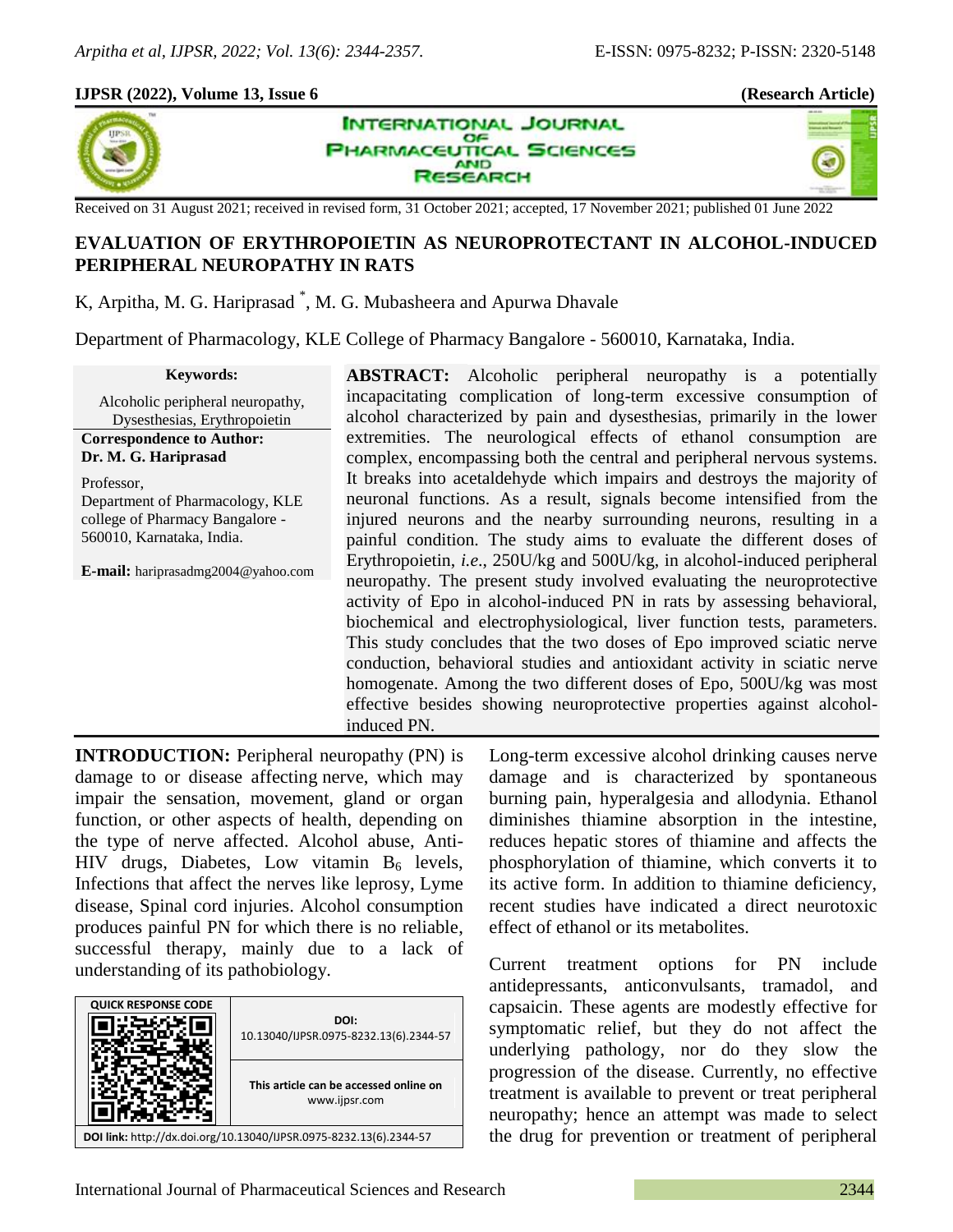neuropathy based on the concept of repositioning and repurposing of an existing drug. Erythropoietin (EPO) was known for erythropoiesis, supporting survival, proliferation and differentiation of erythroid progenitor cells. It is now evident that Epo is a multifunctional trophic factor. EPO has potent neurotrophic activity on various neural cells and includes Epo-induced prevention of cell death, induction of neuronal differentiation. EPO is also synthesized locally in the brain, primarily by astrocytes but also by neurons.

Like the hematopoietic mechanism, neural Epo synthesis is regulated by an oxygen-sensing mechanism such that Epo production is dramatically up-regulated in astrocytes and neurons in hypoxic environments  $<sup>1</sup>$ .</sup>

Epo is a low molecular weight glycoprotein hormone stimulator of erythropoiesis. Epo is a 30.4Da glycoprotein that consists of four glycosylated chains, including three N-linked and one O-linked acidic oligosaccharide side chains.

The glycosylated chains are important for the biological activity of Epo and protect Epo from oxygen-free radical degradation. Epo is primarily produced and secreted in the kidney.

Secondary sites of Epo production and secretion involve the liver, uterus, hepatocytes, and peripheral endothelial cells.

EPO regulates bone marrow erythroid cell proliferation, differentiation, and survival by binding to an erythroid progenitor cell surface Epo receptor (EpoR). The EpoR is expressed in numerous non-erythroid bloodlines that include neurons, microglia, astrocytes<sup>2</sup>.

All the above data suggest that Epo has an activity on the neuronal damage, so that Epo is used in evaluating its Neuroprotectant activity in alcoholinduced neuropathy.

# **MATERIALS AND METHODS:**

**Requirements:** Experimental animals: Healthy Wistar rats, weighing about 160-200g at the start of the experiment, were used as experimental animals in the present study.

The use of animals in these experiments was authorized by IAEC (Institutional Animal Ethical Committee) IAEC approval no: AACP/IAEC/Jan2015/01. Throughout the experiment, rats were conducted by the CPCSEA guidelines.

| S. no.         | <b>Chemical</b>                               | <b>Source</b>                    |
|----------------|-----------------------------------------------|----------------------------------|
|                | Alcohol                                       | Changshu yangyuan chemical China |
| $\overline{c}$ | Erythropoietin                                | Micro labs Ltd.                  |
| 3              | Alanine transaminase assay kit                | Span diagnostics limited         |
| 4              | Aspartate transaminase assay kit              | Span diagnostics limited         |
| 5              | Triglycerides assay kit                       | Span diagnostics limited         |
| 6              | 5,5 dithiobis 2-nitrobenzoic acid             | Sigma Aldrich                    |
| $\overline{7}$ | Trichloro barbituric acid                     | Sigma Aldrich                    |
| 8              | Trichloro acetic acid                         | S.D fine. chem. Ltd              |
| 9              | Hydrogen peroxide                             | S.D fine. chem. Ltd.             |
| 10             | <b>EDTA</b>                                   | Rankem                           |
| 11             | di-Potassium hydrogen orthophosphate          | Titan biotech                    |
| 12             | N-(1-napthyl)-ethylenediamine dihydrochloride | S.D fine. chem. Ltd.             |
| 13             | Orthophosphoric acid                          | S.D fine. chem. Ltd.             |
| 14             | Sulphanilamide                                | S.D fine. chem. Ltd              |
| 15             | Sodium carbonate                              | S.D fine. chem. Ltd.             |
| 16             | Tris HCl                                      | Titan biotech                    |
| 17             | Sodium nitrate                                | Reachem laboratory chemicals     |
| 18             | Sodium hydroxide                              | Merck                            |
| 19             | Potassium sodium tartrate tetrahydrate        | Merck                            |
| 20             | Potassium dihydrogen orthophosphate           | Thomas Baker chemicals           |
| 21             | Copper sulphate                               | Rankem                           |
| 22             | Sodium dihydrogen orthophosphate              | Thomas Baker chemicals           |
| 23             | Sodium citrate                                | Qualigens fine chemicals         |
| 24             | Folin-Ciocalteau reagent                      | S.D fine. chem. Ltd.             |

**TABLE 1: LIST OF CHEMICALS AND MATERIALS**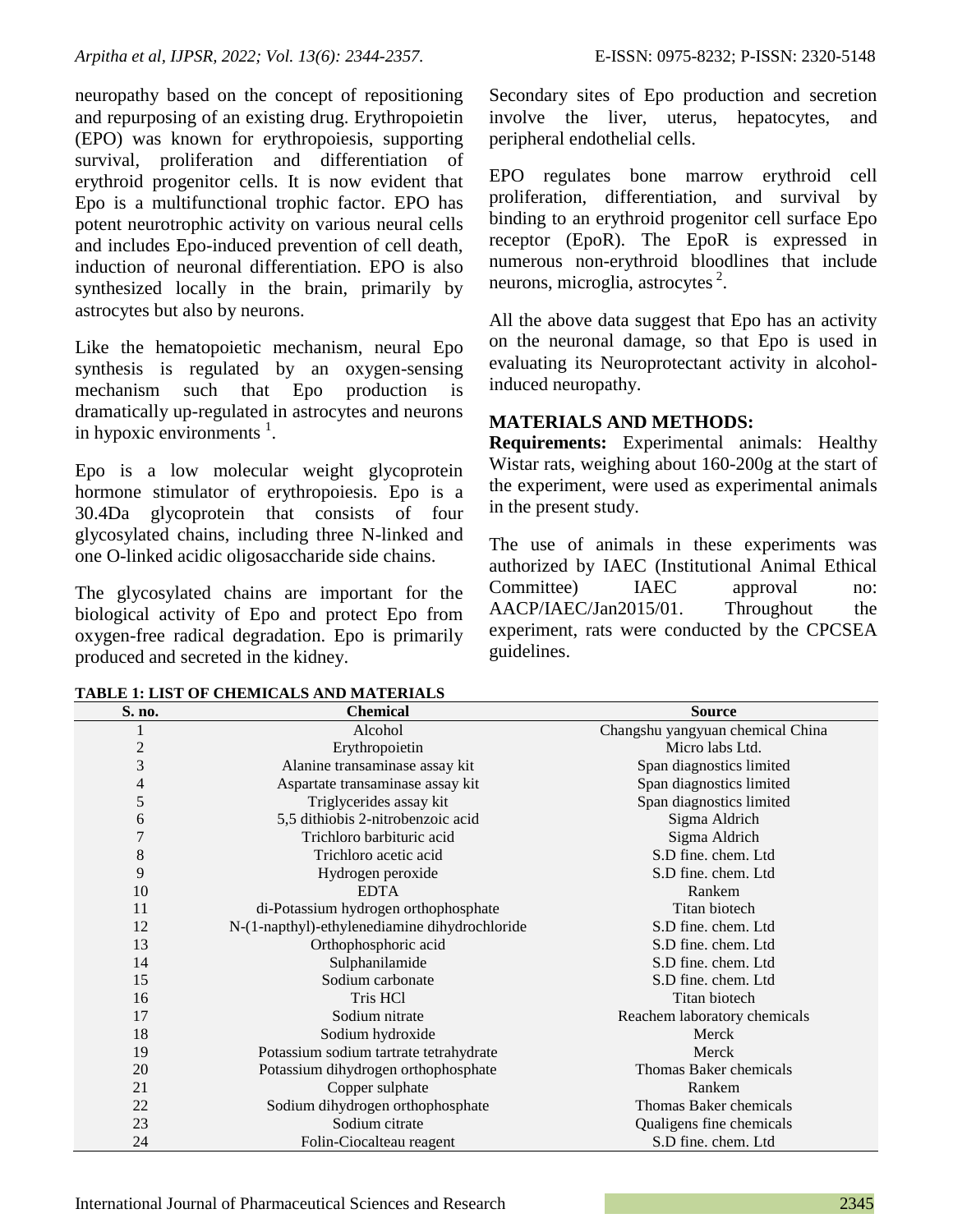|     | <b>INSTRUMENTS</b>     |                           |
|-----|------------------------|---------------------------|
| SI. | Equipment's and        | <b>Model/Manufacturer</b> |
| no. | instruments            |                           |
| 1   | UV-Visible             | Thermo electron $-100$    |
|     | spectrophotometer      |                           |
| 2   | Homogenizer            | Servewell instruments     |
| 3   | Semi auto analyser     | Artos                     |
| 4   | Analytical balance     | Acculab                   |
| 5   | Cold centrifuge        | Remi                      |
| 6   | Incubator              | Servewell instruments     |
| 7   | <b>NCV</b>             | AD Instruments            |
| 8   | Rota rod               | Roberston                 |
| 9   | Actophotometer         | Techno                    |
| 10  | <b>Eppendrof</b> tubes | <b>Tarsons</b>            |
|     | Capillary tubes        | Tarsons                   |

**TABLE 2: LIST OF EQUIPMENT AND INSTRUMENTS**

## **Grouping for Protective Studies:**

**Group 1:** Negative control Normal rats (Distilled water, p.o., for 10 weeks).

12 Microtips Tarsons

**Group 2:** Positive control 35% v/v Ethanol (10 g/kg, twice a day p.o; for 10 weeks)

**Group 3:** Positive control + Erythropoietin (250U/kg i.p) twice a week for 10 weeks.

**Group 4:** Positive control + Erythropoietin (500U/kg i.p) twice a week for 10 weeks.

**Materials and Methods:** The absolute alcohol of 100% was diluted to 35% using distilled water. The diluted 35% (10g/kg twice a day p.o) of alcohol was given to the rats for 10 weeks to induce the neuropathy. The EPO of 250U/kg and 500U/kg was given twice a week i.p to the rats for10 weeks. The degree of protection was determined by measuring behavioural parameters like motor coordination, thermal hyperalgesia, electrophysiological properties of sciatic nerve like nerve conduction velocity, Biochemical estimation like AST, ALT, TG, Antioxidants properties like catalase and reduced glutathione in the sciatic nerve and liver homogenates, and histopathology of sciatic nerve and liver.

## **Parameter Studied: Behavioral Parameters:**

**1. Neuromuscular Coordination Assessment:**  Rotarod test was performed to investigate the effect of acute SD (Sleep deprivation) on the sensorimotor coordination of rats. The apparatus (Rotamex-5, Columbus instruments) is composed of a horizontal metal rod and four partition plates, placed at the height of 44.5 cm with a diameter of 7 cm and a length of 9.5 cm, and is attached to a motor with variable speed. The height discourages the animals from jumping. All the four group animals (n=6–7 in each group), *i.e.,* Vehicleundisturbed sleep (VUD), (2) Vehicle sleepdeprived (VSD), (3) B-TCE fed sleep-deprived (TSD), and (4) B-TCE fed undisturbed sleep (TUD) were subjected to rotarod at a speed of 10 rpm for 5 min. The amount of time spent on the rotating rod and the number of falls were recorded for each animal and then averaged for the respective group  $3$ .

**2. Thermal Hyperalgesia:** Hot and cold hyperalgesia are assessed using the tail-immersion test in water maintained at low (40C) or high (46 °C) temperature. The duration of tail immersion is recorded, and a cut-off time of 15 s is taken<sup>4</sup>.

**3. Locomotor Activity Assessment:** The locomotor activity can easily be measured using an actophotometer that operates on photoelectric cells connected in a circuit with a counter. A count is recorded when the beam of light falling on a photocell is cut off by an animal. The rats are placed, and the counts are taken for 10 min<sup>5</sup>.

**4. Mechanical Hyperalgesia:** The nociceptive flexion reflex was quantified using the fabricated Randall Selitto paw pressure device which applies a linearly increasing mechanical forcing to the dorsum of the rat's hind paw Nociceptive threshold, expressed in grams, was applied by increasing pressure to the hind paw until a squeak (vocalization threshold) was elicited.

As this test involves animal handling, the experiment gets the rat used to being handled as follows: 3 days before the experiment, Rats were handled without scaping from the end of the experimenter for 20s, 2 or 3times depending on their capacity to be quiet. On the day of the experiment, rats were again handled 2–3 times for 20 s. No rats should show aversive reaction during handling. Then, the paw of the rat was placed under the tip, and the progressive pressure was applied until their at vocalized. The vocalization threshold was measured 3 or 4 times to obtain two consecutive values that differed no more than 10%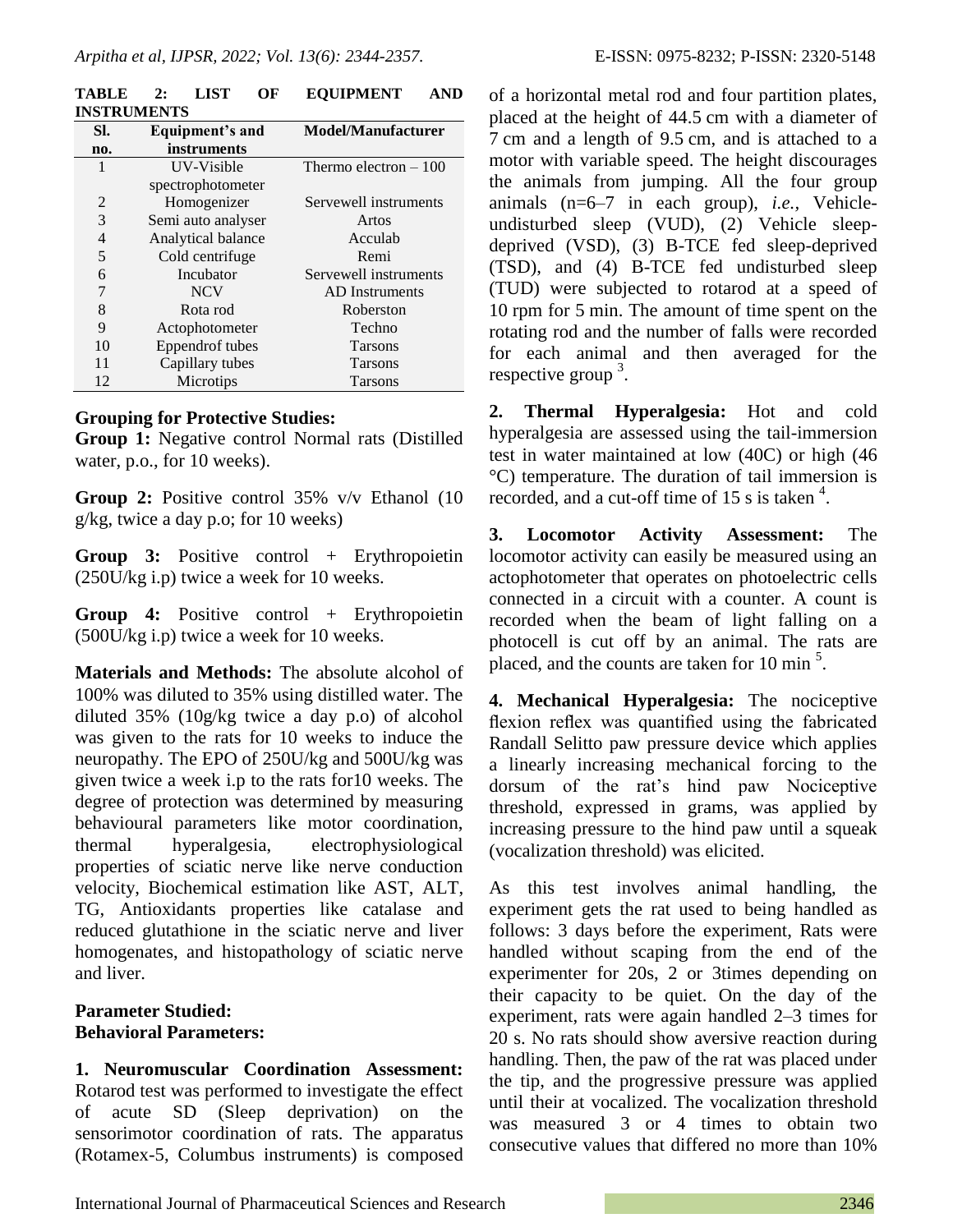and respect an interval of at least 10 min between two measures <sup>6</sup>.

**Mechanical Allodynia:** Sensitivity to noxious mechanical stimuli was determined by qualifying the withdrawal threshold of the hind paw in response to mechanical stimulation using a fabricated Von-frey an esthesiometer. The mechanical stimulation is expressed in grams. The rats were placed in individual plexiglass boxes on a stainless steel mesh floor and were allowed to acclimatize for at least 20 min. A 0.5 mm diameter polypropylene rigid tip was used to apply a force to the plantar surface of the recorded by the anaesthesiometer. The test was repeated four-five times at 5 min intervals, and mean values were taken<sup>7</sup>.

# **Electrophysiological Study:**

**Measurement of Nerve Conduction Velocity:** A nerve conduction velocity test (NCV) is an electrical test used to determine the adequacy of the conduction of the nerve impulse as it courses down a nerve. This test is used to detect signs of nerve injury <sup>8</sup>. The nerve is electrically stimulated in this test, and the electrical impulse 'downstream' from the stimulus is measured. One electrode stimulates the nerve with a very mild electrical impulse. The other electrodes record the resulting electrical activity. The distance between stimulating and recording electrodes and the time it takes for electrical impulses to travel between electrodes are used to calculate the speed of impulse transmission (nerve conduction velocity). The variation in conduction velocity in the various fibres in the nerve is an important factor in determining the shape of the Compound Action Potential (CAP), since the conduction velocity of each fiber determines the latency of its contribution to the CAP. The conduction velocity of the nerve is normally reported in meters per second. It is more easily recorded as millimeters per millisecond.

**Procedure:** Animals are anesthetized. The nerve conduction velocity is measured using AD instrument. The left limb is connected to the positive and negative electrodes, and the right to the earthing electrode is connected using the tape. The setup is connected to the system having LabChart 7. The stimulator is taken, the stimulation is given at the left limb's proximal and distal parts,

and the graphs are recorded in the LabChart 7. The distance between the proximal and distal parts is measured. And latency between the proximal and distal parts is calculated.

The nerve conduction velocity is calculated using the formula:

Velocity = Distance (distal-proximal) / Latency (distalproximal)

**Biochemical Estimations:** All the biochemical estimations were carried out using fasting serum samples obtained from rats and analyzed using Artos semi-autoanalyzer.

**Collection of Blood:** The blood for the estimations was removed from the retro-orbital cavity. The animal under light ether anaesthesia was held gently but firmly by the scruff of the neck on a solid surface so that the eye protruded. This helps occlude the venous return from the head and neck. Care must be taken not to obstruct breathing. The orbital sinus was then penetrated with a heparinised capillary tube. This was pushed through the conjunctiva laterally (outer side), dorsally (above) or medially (inner side), to the back wall of the orbit where it punctures the venous sinus and so fills with blood, collected in an Eppendorf tube for serum and in a heparinised Eppendorf tube for blood. The scruff of the neck was released momentarily before the withdrawal of the capillary tube to minimize haemorrhage from the puncture site. Care was taken not to abrade the cornea whilst putting pressure on the globe to limit haemorrhage after the sample had been obtained. The orbital region was cleaned gently using cotton balls.

**Collection of Serum:** The blood sample collected in the Eppendorf tube was allowed to clot for half an hour. The sample was then centrifuged using cold centrifuge at 8000 rpm for 10 min. The clear supernatant was carefully separated and transferred to the estimation tubes.

## **Lipid Profile Estimation: Triglycerides Assay:**

**Principle:** Triglycerides are hydrolyzed by lipoprotein lipase (LPL) to produce glycerol and free fatty acid (FFA). In the presence of glycerol kinase (GK), adenosine triphosphate (ATP) phosphorylates glycerol to produce glycerol 3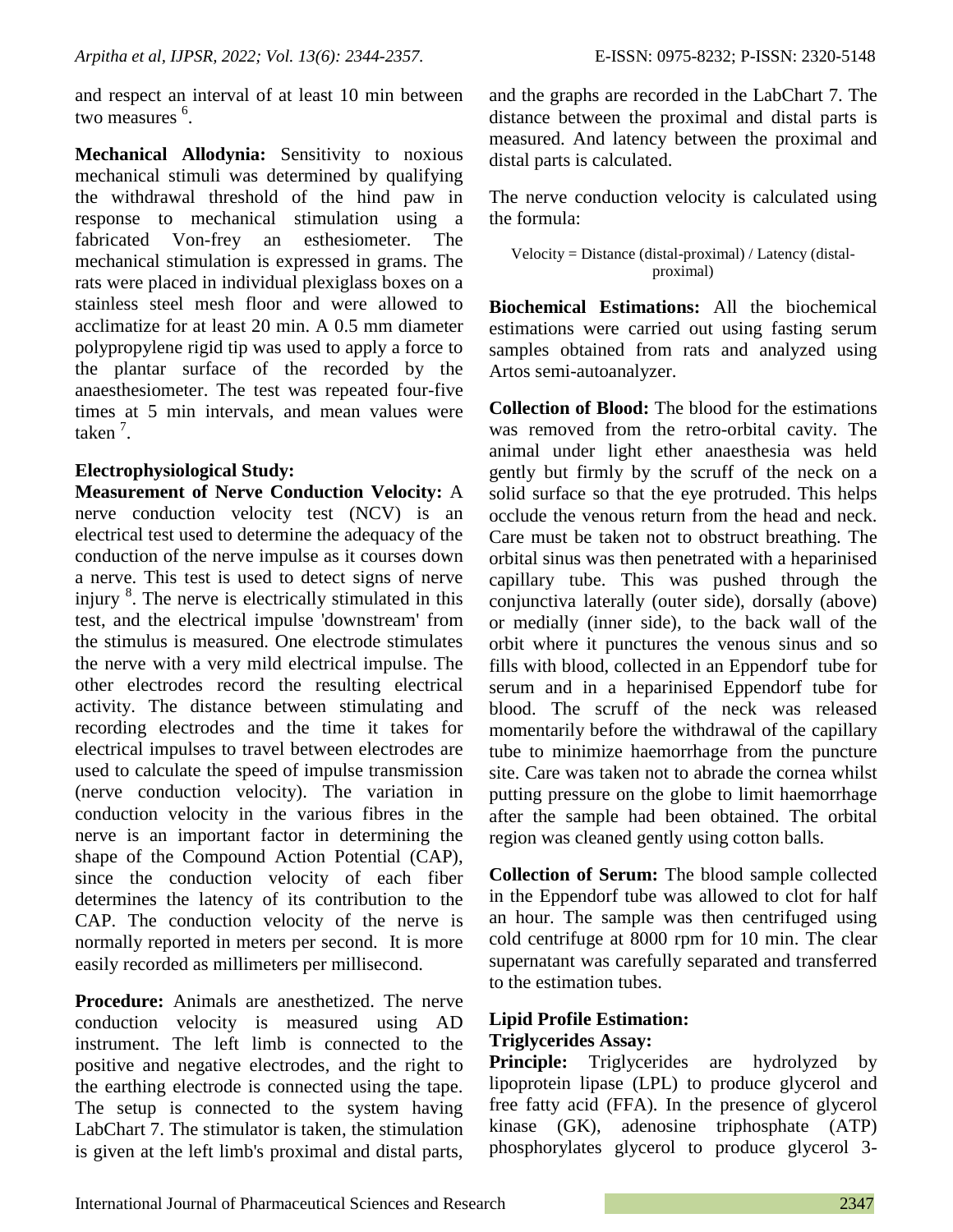phosphate and adenosine diphosphate (ADP). Glycerol 3-phosphate is further oxidized by glycerol 3-phosphate oxidase (GPO) to produce dihydroxyacetone phosphate (DAP) and  $H_2O_2$ .

In the presence of peroxidase (POD), hydrogen peroxide couples with 4-aminoantipyrine (4-AAP) and 4-chlorophenol to produce red quinoeimine dye. The absorbance of coloured dye is measured at 505 nm and is proportional to triglycerides concentration in the sample, which is estimated as mg/dL.

# **TABLE 3: REAGENT COMPOSITION**

## **Triglycerides:**

| Lipoprotein lipase<br>$+$ free fatty acids                      | Lipoprotein lipase glycerol |             |
|-----------------------------------------------------------------|-----------------------------|-------------|
| $Glycerol + ATP$ $Glycerol$ kinas<br>Phosphate $+$ ADP          |                             | Glycerol 3- |
| Glycerol 3-Phosphate + O2 GPO $DAP + H_2O_2$                    |                             |             |
| $H_2O_2$ + 4-Chlorophenol + 4-AAP<br>Quinoeimine dye + $4 H_2O$ |                             | – POD       |

| Reagent no | <b>Reagent</b>            | <b>Composition</b>           | <b>Concentration</b> |
|------------|---------------------------|------------------------------|----------------------|
|            | Triglyceride mono Reagent | Pipes buffer                 | $50 \text{ mmol/L}$  |
|            |                           | 4-Chlorophenol               | $5 \text{ mmol/L}$   |
|            |                           | Magnesium ion                | $5 \text{ mmol/L}$   |
|            |                           | <b>ATP</b>                   | $1 \text{ mmol/L}$   |
|            |                           | Lipase                       | 5000 U/L             |
|            |                           | Peroxidase                   | 1000 U/L             |
|            |                           | Glycerol kinase              | $400$ U/L            |
|            |                           | 4-Aminoantipyrine            | $0.4$ mmol/L         |
|            |                           | Glycerol 3-phosphate oxidase | 4000 U/L             |
|            |                           | Detergents                   | Qs                   |
|            |                           | Preservatives                | Qs                   |
|            |                           | <b>Stabilizers</b>           | Qs                   |
| 2          | Triglyceride Standard     | Triglyceride                 | $200 \text{ mg/dL}$  |
|            |                           | Stabilizer                   | Qs                   |
|            |                           | Preservative                 | Qs                   |

## **TABLE 4: ASSAY PARAMETERS**

| Mode                                 | <b>End point</b>     |
|--------------------------------------|----------------------|
| Wavelength                           | $505$ nm             |
| Flow-cell temperature                | 370 C                |
| Optical path length                  | 1 cm                 |
| <b>Blanking</b>                      | Reagent blank        |
| Sample volume                        | $10 \mu L$           |
| Reagent volume                       | $1000 \mu L$         |
| Incubation time                      | 10 minutes           |
| Concentration of standard            | $200 \text{ mg/dL}$  |
| Stability of final colour            | 1 hour               |
| Permissible reagent blank absorbance | $< 0.3 \text{ AU}$   |
| Linearity                            | $1000 \text{ mg/dL}$ |
| Units                                | mg/dL                |

#### **PROCEDURE:**

| Pipette into tube |              |                 |                          |
|-------------------|--------------|-----------------|--------------------------|
| marked            | <b>Blank</b> | <b>Standard</b> | <b>Test</b>              |
| Serum/Plasma      |              |                 | $10 \mu L$               |
| Reagent 2         |              | $10 \mu L$      | $\overline{\phantom{0}}$ |
|                   | 1000         |                 |                          |
| Reagent 1         | μL           | $1000 \mu L$    | $1000 \mu L$             |

#### **Calculation:**

Triglycerides (mg / dl) = (Absorbance of test) / (Absorbance of standard)  $\times$  200

## **Conversion Factor:**

Triglycerides concentration in mmol  $/1$  = Triglycerides in mg  $/$  dl  $\times$  0.0113

**Liver Function Tests:** Estimation of serum levels of aspartate transaminase and alanine transaminase is an indicator of liver functioning. Elevation in the levels of these enzymes indicates hepatic damage.

## **A) ALT (SGPT):**

**Principle:** Alanine aminotransferase (ALT) catalyzes the transamination of L-alanine and αketoglutarate to form pyruvate and L-glutamate In a subsequent reaction, Lactate Dehydrogenase(LD) reduces pyruvate to lactate with simultaneous oxidation of nicotinamide adenine dinucleotide [reduced] (NADH) to nicotinamide adenine dinucleotide (NAD).

The rate of oxidation of NADH is measured kinetically by monitoring the decrease in absorbance at 340nm. LD rapidly and completely reduces endogenous sample pyruvate during the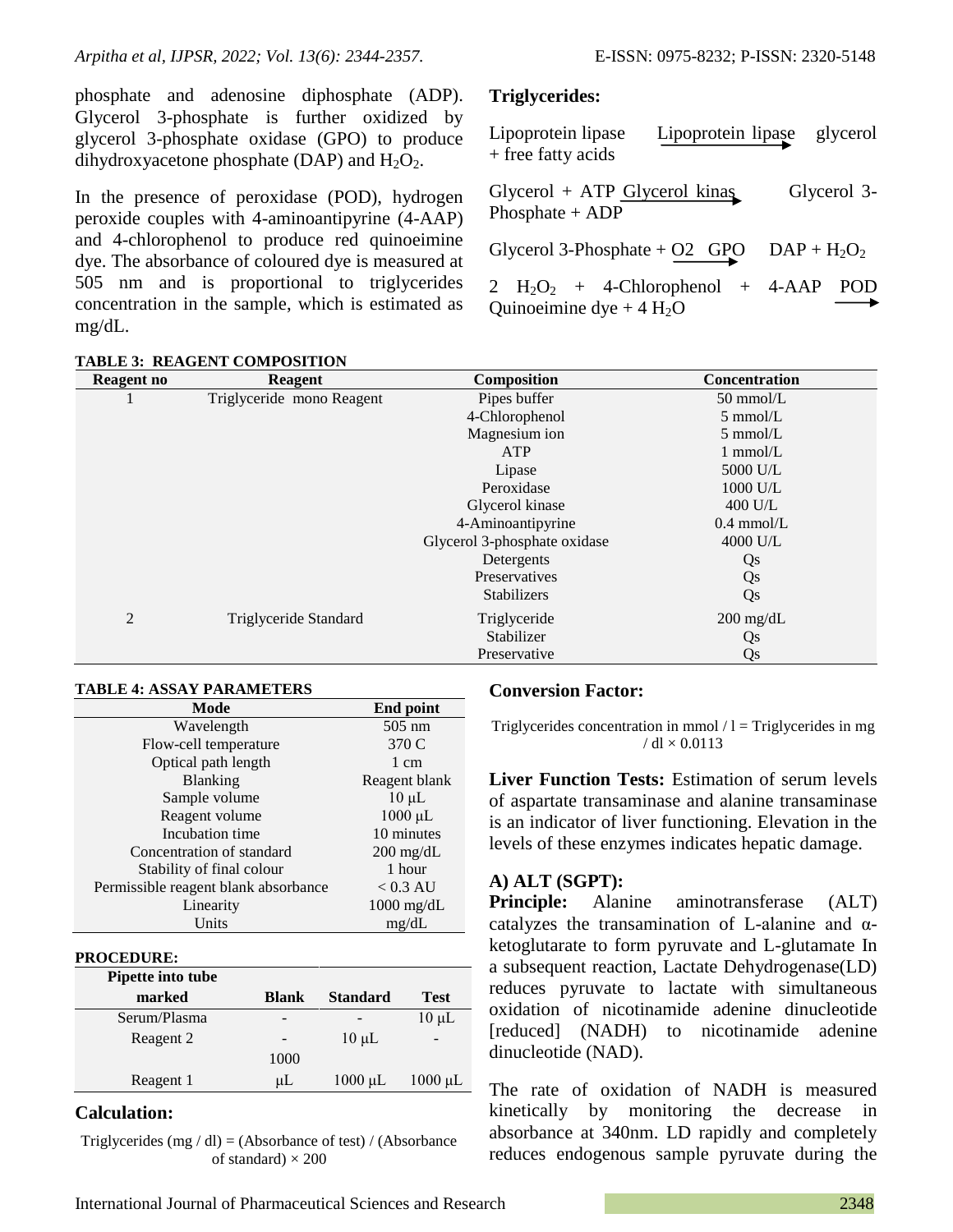initial incubation period, so that it does not interfere with the assay. Serum ALT values are represented as activity in nkat/L.

L-Alanine +α-Ketoglutarate ALT Pyruvate +Lglutamate

Pyruvate + NADH + H+ LD Lactate+NAD

**Reagent Procedure:**

| Reagent        | <b>Reagent</b> | <b>Composition</b>      | <b>Concentration</b> |
|----------------|----------------|-------------------------|----------------------|
| $\mathbf{n}$   |                |                         |                      |
|                | <b>Buffer</b>  | Tris buffer (pH)        | $100 \text{ mmol/L}$ |
|                |                | 7.5)                    |                      |
|                |                | 1- alanine              | $500 \text{ mmol/L}$ |
|                |                | LD                      | $>1200$ U/L          |
| $\overline{2}$ | Substrate      | $\alpha$ -ketoglutarate | $15 \text{ mmol/L}$  |
|                |                | <b>NADH</b>             | $0.18$ mmol/L        |

**Working Reagent Preparation:** Add reagent 2 to reagent 1 in the 1:4 ratio.

# **Procedure:**

- 1. Prepare the test solution by adding 1000 μL of working reagent to 100 μL of serum, mix them well and aspirate immediately for measurement.
- 2. Program the analyzer as per assay parameters.
- 3. Blank the analyzer with purified water.
- 4. Read absorbance after 60 seconds. Repeat after every 30 seconds upto 120 seconds at nm wavelength
- 5. Determine the mean absorbance change per minute  $(\Delta A / \text{minute})$ .

ALT activity  $(IU/L) = \Delta A$ / minute X kinetic factor

Where,  $\Delta A$  minute= change in absorbance per minute.

Kinetic factor  $= 1768$  (Kinetic factor is calculated by using the formula):

 $K = 1 / M X T V/SV X 1/P X 106$ 

 $M =$  molar extinction coefficient of NADH and is equal to  $6.22$  X 103 lit/mol/cm at 340 nm. TV= sample volume + reagent volume  $SV=$  sample volume. P= optical path length.

# **Conversion Factor:**

ALT activity in nkat  $/L = ALT$  activity in IU/L X16.67

# **AST (SGOT):**

**Principle:** Aspartate aminotransferase (AST) catalyzes the transamination of L-aspartate and  $\alpha$ ketoglutarate to form L-glutamate and oxaloacetate. In a subsequent reaction, Malate Dehydrogenase (MDH) reduces oxaloacetate to malate with simultaneous oxidation of nicotinamide adenine dinucleotide (NAD). The rate of oxidation of NADH is measured kinetically by monitoring the decrease in absorbance at 340nm and is directly proportional to AST activity in the sample. Lactate dehydrogenase (LD) is added to the enzyme system to prevent endogenous pyruvate interference, normally present in the serum. Serum AST values are represented as activity in nkat/L.

L-Aspartate +  $\alpha$ -Ketoglutarate AST Oxaloacetate + L-Glutamate

Oxaloacetate +  $NADH + H + MDH$  L-Malate + NAD

# **Procedure:**

- 1. Prepare the test solution by adding 1000 μL of working reagent to 100 μL of serum, mix them well and aspirate immediately for measurement.
- 2. Program the analyzer as per assay parameters.
- 3. Blank the analyzer with purified water.
- 4. Read absorbance after 60 seconds. Repeat after every 30 seconds upto 120 seconds at 340nm wavelength.
- 5. Determine the mean absorbance change per minute  $(\Delta A / \text{minute})$ .

# **Calculation:**

AST activity  $(IU / L) = \Delta A /$  minute X kinetic factor

Where,  $\Delta A$  minute= change in absorbance per minute.

Kinetic factor  $= 1768$  (Kinetic factor is calculated by using the formula):

$$
K = 1/M \times TV/SV \times 1/P \times 106
$$

M= molar extinction coefficient of NADH and is equal to  $6.22 \text{ X } 103$  lit/mol/cm at 340 nm.

International Journal of Pharmaceutical Sciences and Research 2349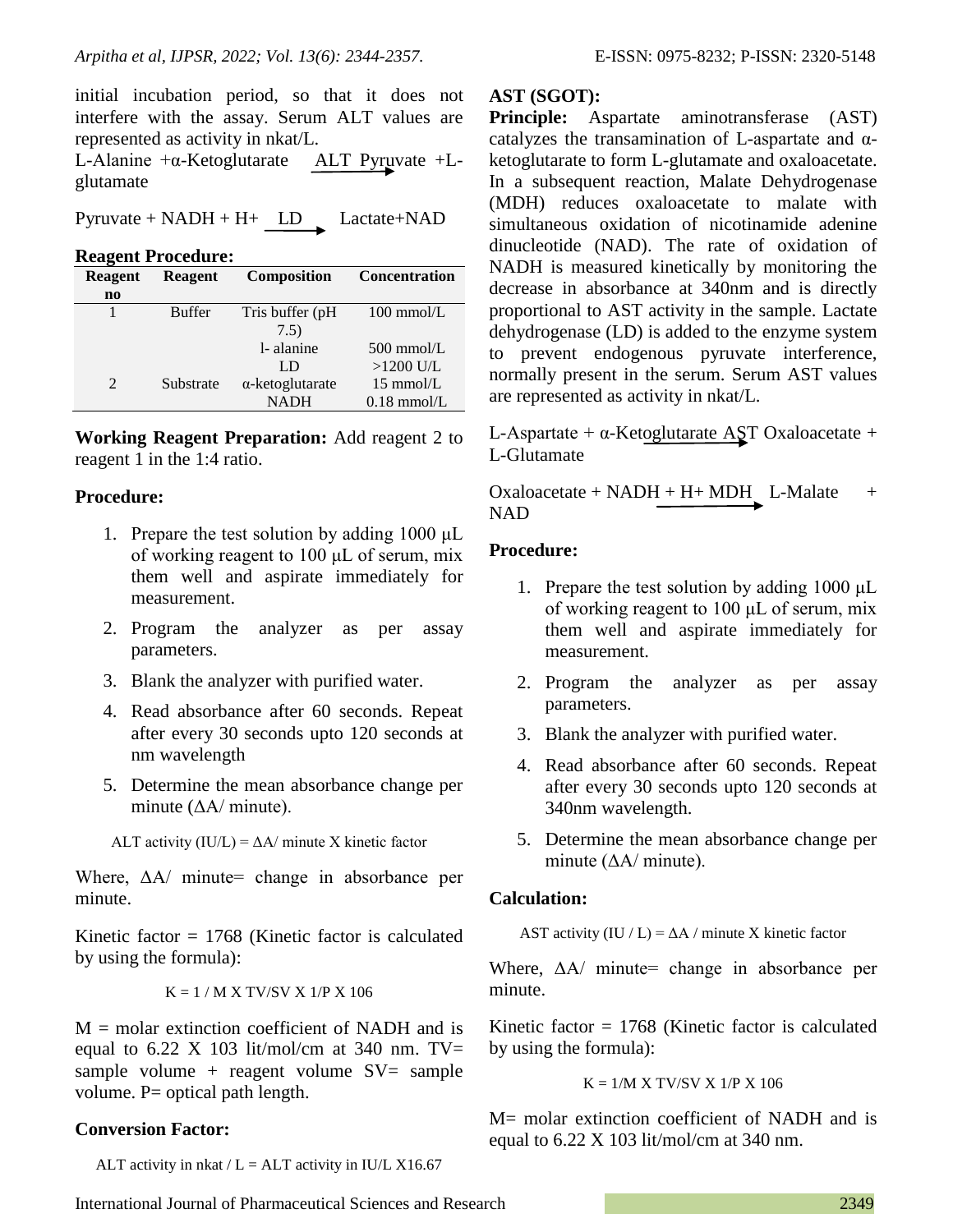$TV =$  sample volume + reagent volume  $SV =$  sample volume, P= optical path length.

## **Conversion Factor:**

AST activity in nkat  $/L =$  AST activity in IU/L X16.67

# **Biochemical Estimation: Estimation of Reduced Glutathione:**

**Principle:** Glutathione present in RBC consist of some sulfhydryl groups. 5, 5 dithiobis 2 nitrobenzoic acid (DTNB), a disulphide compound, gets readily attacked; by these sulfhydryl groups and forms a yellow colored anion which measured colorimetrically at 412 nm.

**Procedure:** Reduced glutathione levels will be quantified by the method of Moron *et al.* (1979). The tissue homogenate (1 ml) is treated with 1 ml of 5% TCA in 1 mM EDTA and centrifuged at 2000 rpm for 10 min. After that 1 ml of the filtrate is mixed with 5 ml of 0.1 M phosphate buffer (pH 8.0) and 0.4 ml of 5, 5'-dithiobis (2-nitrobenzoic acid) (DTNB). The absorbance of the solutions is estimated at 412 nm against blank. Different concentrations (10-50  $\mu$ g) of standard glutathione will be taken and processed as above for the standard graph. The amount of reduced glutathione is expressed as µg of GSH/mg protein.

# **Estimation of Catalase:**

**Principle:** Catalase exerts a dual function because it catalyzes the following reaction.

$$
2H_2O_2 \text{ Catalog } 2H_2O + O_2
$$

$$
H_2O_2 + AH_2 \rightarrow 2H_2O + A
$$

In the ultra-violate range,  $H_2O_2$  shows a continued increase in absorption with decreasing wavelength. The decomposition of  $H_2O_2$  can be followed directly by the decrease in absorbance at 240 nm. The difference in the absorbance per unit time is a measure of the catalase activity.

**Procedure:** Catalase activity is measured in a reaction mixture (3 ml) containing 100 mM phosphate buffer pH 6.8 (2 ml), 30 mM  $H_2O_2$  (0.5) ml) and 0.5 ml enzyme extract. The decrease in absorbance due to hydrogen peroxide depletion is recorded at 240 nm by UV-VIS spectrophotometer for one min. Catalase activity is calculated by using the extinction coefficient of 0.043 L mmol-1 cm-1 and expressed as μmol L-1 min-1 mg-1 of protein.

## **Serum Nitric Oxide:**

**Principle:** This assay determines nitric oxide concentrations based on the enzymatic conversion of nitrate to nitrite by nitrate reductase. The reaction is followed by colorimetric detection of nitrite as an azo dye product of the Griess Reaction. The Griess Reaction is based on the two step diazotization reaction in which acidified  $NO<sub>2</sub>$ produces a nitrosating agent, which reacts with sulfanilic acid to produce the diazonium ion. This ion is then coupled to N-(1-naphthyl) ethylenediamine to form the chromophoric azoderivative which absorbs light at  $540-570$  nm<sup>8</sup>.

**Procedure:** The assay mixture consists of medium (100 μL) and Griess reagent (100 μL) placed in round-bottom 96-well tissue culture plates (incubation time 30 min), and absorption is measured at 570 nm on a Microplate Reader. The amount of nitrite will be determined by comparison of unknowns with a  $NaNO<sub>2</sub>$  standard curve. The nitrite detection limit is 0.20 nM.

**Statistical Analysis:** All data were expressed as  $mean \pm SEM$  and analyzed with a one-way analysis of variance between the groups. The Dunnett Multiple Comparison Test was used to assess differences between the groups. Probability values \*p<0.05, \*\*p<0.01,\*\*\*p<0.001 were considered significant.

# **RESULT AND DISCUSSION: Percentage of Body Weight:**

**Effect of Erythropoietin on Body Weight in Alcohol-Induced Neuropathy in Male Rats:** Effects of Positive control 35% v/v Ethanol (10g/kg, p.o.) in male rats on body weight have a % variation of -2.138±1.100. Effect of Positive control  $35\%$  v/v Ethanol  $(10g/kg, p.o.)$  was significantly lower when compared to Normal control having an activity of 28.747±2.924.

Effect of treatment with Epo of two different doses Epo  $(250U/kg$  i.p) & Epo  $(500U/kg$  i.p) on body weight having % variation was significantly higher on comparing with Positive control 35% v/v Ethanol (10g/kg, p.o.) having a % variation of 33.293±4.616& 29.845±2.993.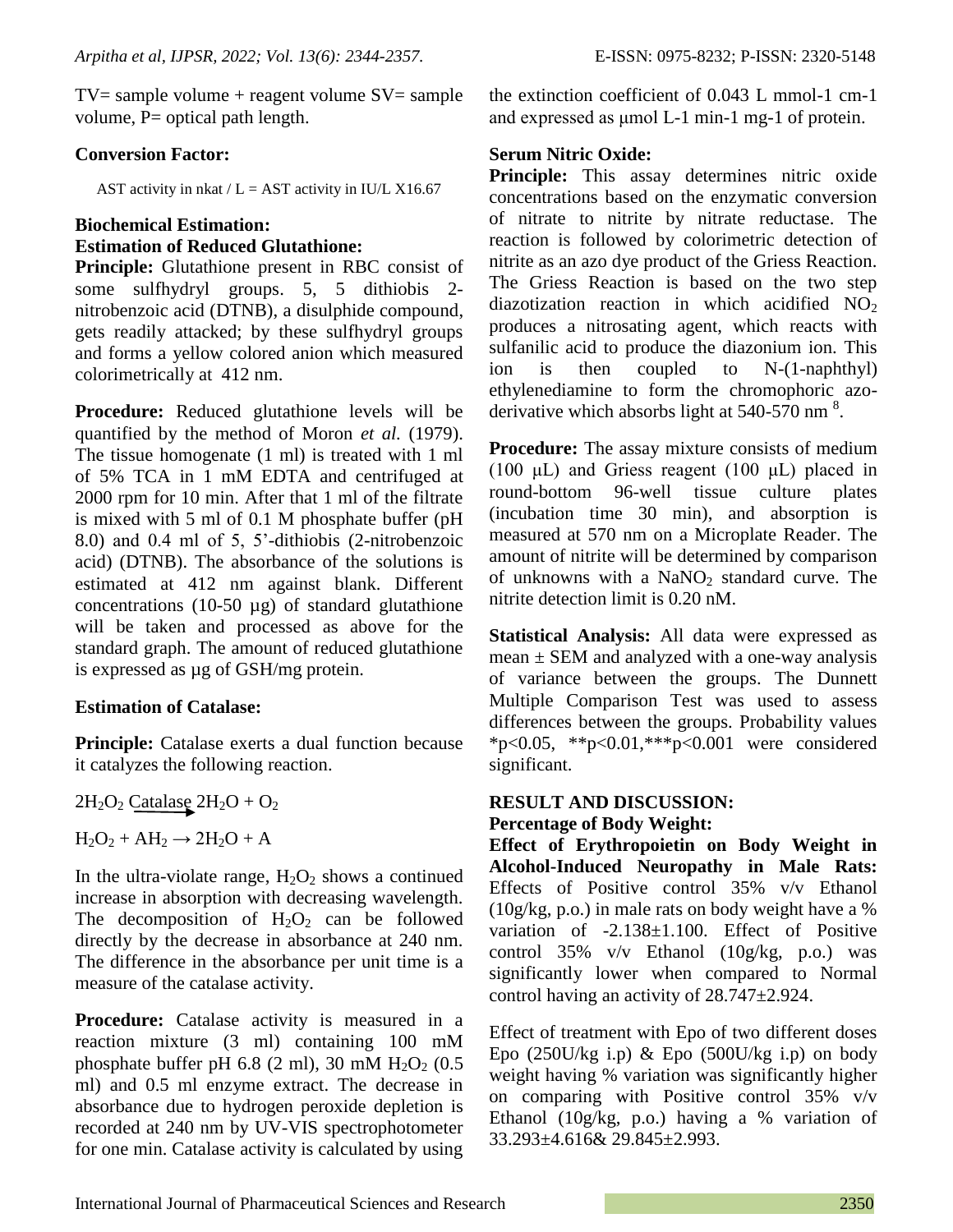**TABLE 5: EFFECT OF ERYTHROPOIETIN ON BODY WEIGHT IN ALCOHOL-INDUCED NEUROPATHY IN MALE RATS**

| <b>Groups</b> | <b>Treatment</b>                                                             | % variation of body weight |
|---------------|------------------------------------------------------------------------------|----------------------------|
| Group 1       | Normal control                                                               | $28.747 + 2.924$ ***       |
| Group 2       | Positive control 35% $v/v$ Ethanol (10g/kg,p.o.)                             | $-2.138 \pm 1.100$         |
| Group 3       | Positive control 35% v/v Ethanol (10g/kg, p.o.)+Erythropoietin (250U/kg i.p) | $33.293 \pm 4.616$ ***     |
| Group 4       | Positive control 35% v/v Ethanol (10g/kg, p.o.)+Erythropoietin (500U/kg i.p) | 29.845+2.993***            |

## **Behavioral Studies:**

**Effect of Erythropoietin on Neuro Muscular Coordination in Alcohol-Induced Neuropathy in Male Rats:** Effects of Positive control 35% v/v Ethanol (10g/kg, p.o.) in male rats on neuromuscular coordination have a latency of 45.6678±5.162sec. Effect of Positive control 35% v/v Ethanol (10g/kg, p.o.) was significantly lower

when compared to normal control having a latency of169.500±4.193sec. Effect of treatment with Epo of two different doses Epo (250U/kgi.p) & Epo (500U/kg i.p) on neuromuscular coordination was significantly higher on compared with Positive control 35% v/v Ethanol (10g/kg, p.o.) having a latency of 93.333±3.997sec & 131.833±8.845sec respectively.

**TABLE 6: EFFECT OF ERYTHROPOIETIN NEUROMUSCULAR COORDINATION ON IN ALCOHOL-INDUCED NEUROPATHY IN MALE RATS**

| <b>Groups</b> | <b>Treatment</b>                                                             | Latency in sec          |
|---------------|------------------------------------------------------------------------------|-------------------------|
| Group 1       | Normal control                                                               | $169.500 + 4.193$ ***   |
| Group 2       | Positive control $35\%$ v/v Ethanol $(10g/kg, p.o.)$                         | $45.6678 + 5.162$       |
| Group 3       | Positive control 35% v/v Ethanol (10g/kg, p.o.)+Erythropoietin (250U/kg i.p) | $93.333 + 3.997$ ***    |
| Group 4       | Positive control 35% v/v Ethanol (10g/kg, p.o.)+Erythropoietin (500U/kg i.p) | $131.833 \pm 8.845$ *** |

**Effect of Erythropoietin on Locomotor Activity in Alcohol-Induced Neuropathy in Male Rats:**  Effect of Positive control 35% v/v Ethanol (10g/kg, p.o.) in males rats on locomotor activity have a counts/10 min of 229.833±4.473 counts/10min. Effect of Positive control 35% v/v Ethanol (10g/kg, p.o.) was significantly lower when compared to normal control counts/10 min of 259.133±7.113

counts/10min. Effect of treatment with Epo of two different doses Epo (250U/kg i.p) & Epo (500U/kg i.p) on locomotor activity was significantly higher on compared with Positive control 35% v/v Ethanol (10g/kg, p.o.) having a counts/10 min 253.720±3.169 counts/10min &277.287±6.048 counts/10min respectively.

**TABLE 7: EFFECT OF ERYTHROPOIETIN ON LOCOMOTOR ACTIVITY IN ALCOHOL-INDUCED NEUROPATHY IN MALE RATS**

| <b>Groups</b> | <b>Treatment</b>                                                             | Fall of time/10 min   |
|---------------|------------------------------------------------------------------------------|-----------------------|
| Group 1       | Normal control                                                               | $259.133 + 7.113$ **  |
| Group 2       | Positive control 35% $v/v$ Ethanol (10g/kg,p.o.)                             | 229.833+4.473         |
| Group 3       | Positive control 35% v/v Ethanol (10g/kg, p.o.)+Erythropoietin (250U/kg i.p) | $253.720 \pm 3.169$ * |
| Group 4       | Positive control 35% v/v Ethanol (10g/kg, p.o.)+Erythropoietin (500U/kg i.p) | $277.287 + 6.048$ *** |

**Effect of Erythropoietin on Cold Hyperalgesiain Alcohol Induced Neuropathy in Male Rats:**  Effects of Positive control 35% v/v Ethanol (10g/kg, p.o.) in male rats on cold hyperalgesia have a latency of 61.167±4.028sec. Effect of Positive control 35% v/v Ethanol (10g/kg, p.o.) was significantly lower when compared to Normal

control having a latency of  $76.500 \pm 1.2043$  sec. Effect of treatment with Epo of two different doses Epo  $(250U/kgi.p)$  & Epo  $(500U/kg i.p)$  on cold hyperalgesia was significantly higher on comparing with Positive control 35% v/v Ethanol (10g/kg, p.o.) having a latency of  $79.667 \pm 2.824$  sec &  $79.167 \pm 2.056$  sec respectively.

**TABLE 8: EFFECT OF ERYTHROPOIETIN ON COLD HYPERALGESIA IN ALCOHOL-INDUCED NEUROPATHY IN MALE RATS**

| <b>Groups</b> | <b>Treatment</b>                                                             | Latency in sec        |
|---------------|------------------------------------------------------------------------------|-----------------------|
| Group 1       | Normal control                                                               | $76.500 \pm 1.204$ ** |
| Group 2       | Positive control 35% $v/v$ Ethanol (10g/kg,p.o.)                             | $61.167 + 4.028$      |
| Group 3       | Positive control 35% v/v Ethanol (10g/kg, p.o.)+Erythropoietin (250U/kg i.p) | $79.667 + 2.824$ ***  |
| Group 4       | Positive control 35% v/v Ethanol (10g/kg, p.o.)+Erythropoietin (500U/kg i.p) | $79.167 + 2.056***$   |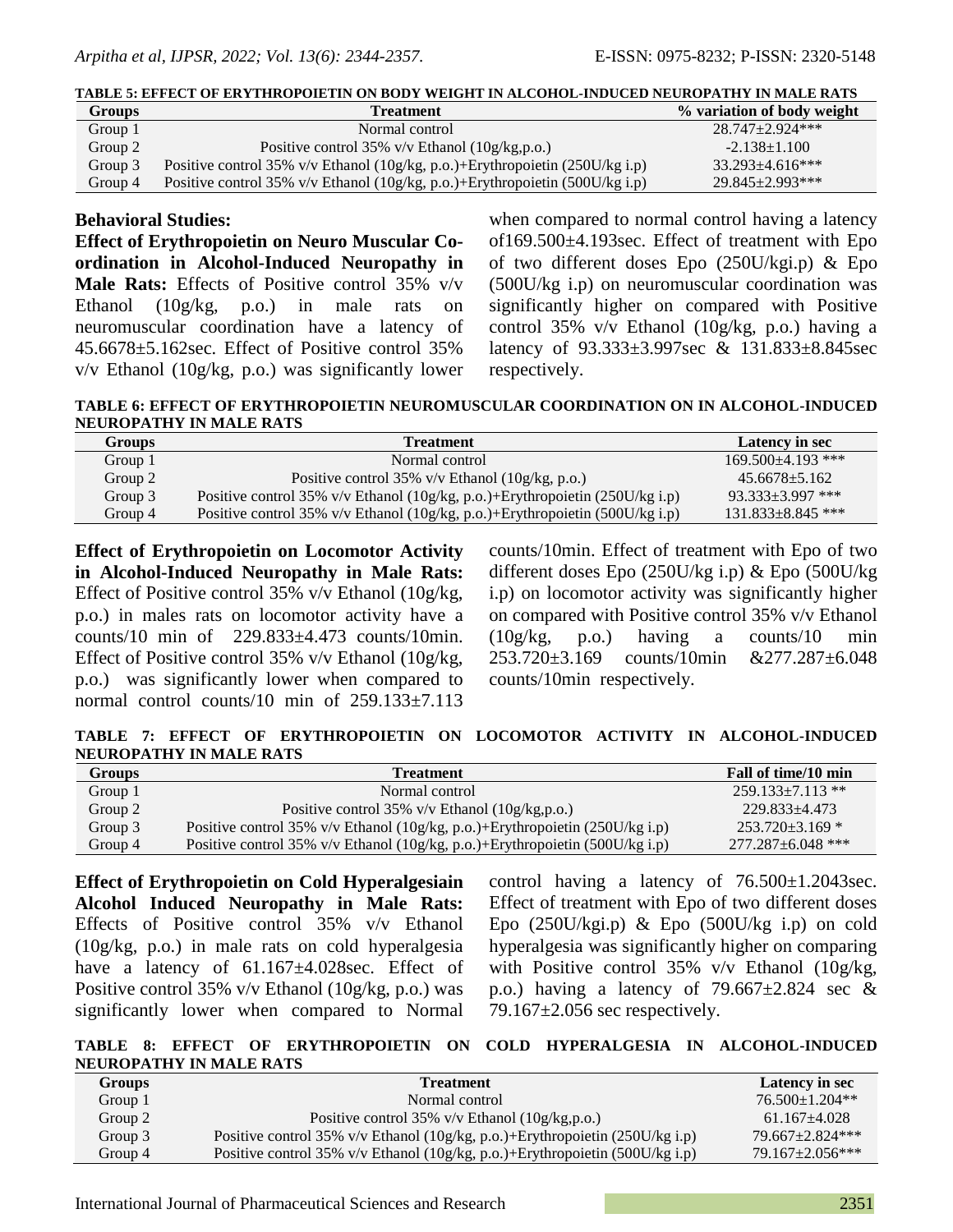**Effect of Erythropoietin on Hot Hyperalgesia in Alcohol-Induced Neuropathy in Male Rats:**  Effects of Positive control 35% v/v Ethanol (10g/kg, p.o.) in male rats on hot hyperalgesia have a latency of 9.667±1.116 8sec. Effect of Positive control  $35\%$  v/v Ethanol  $(10g/kg, p.o.)$  was significantly lower when compared to Normal

control having a latency of 19.000±1.183 sec. Effect of treatment with Epo of two different doses Epo  $(250U/kg$  i.p) & Epo  $(500U/kg$  i.p) on hot hyperalgesia was significantly higher on compared with Positive control 35% v/v Ethanol (10g/kg, p.o.) having a latency of  $25.500 \pm 1.432$  sec &  $22.667 \pm 1.054$  sec respectively.

**TABLE 9: EFFECT OF ERYTHROPOIETIN ON HOT HYPERALGESIA IN ALCOHOL-INDUCED NEUROPATHY IN MALE RATS**

| <b>Groups</b> | <b>Treatment</b>                                                             | Latency in sec         |
|---------------|------------------------------------------------------------------------------|------------------------|
| Group 1       | Normal control                                                               | $19.000 \pm 1.183$ *** |
| Group 2       | Positive control 35% v/v Ethanol                                             | $9.667 \pm 1.116$      |
| Group 3       | Positive control 35% v/v Ethanol (10g/kg, p.o.)+Erythropoietin (250U/kg i.p) | $25.500+1.432***$      |
| Group 4       | Positive control 35% v/v Ethanol (10g/kg, p.o.)+Erythropoietin (500U/kg i.p) | $22.667+1.054***$      |

**Effect of Erythropoietin on Mechanical Hyperalgesiain Alcohol Induced Neuropathy in Male Rats:** An effect of Positive control 35% v/v Ethanol (10g/kg, p.o.) in male rats on mechanical hyperalgesia has a force of  $76.000\pm4.219$  g. Effect of Positive control 35% v/v Ethanol (10g/kg, p.o.) was significantly lower when compared to Normal

control having a force of 133.000±6.083 g. Effect of treatment with Epo of two different doses Epo  $(250U/kg \text{ i.p}) \& \text{Epo} (500U/kg \text{ i.p})$  on mechanical hyperalgesia was significantly higher on compared with Positive control 35% v/v Ethanol (10g/kg, p.o.) having a force of  $120.333\pm3.528$  g & 131.800±2.818 g respectively**.**

**TABLE 10: EFFECT OF ERYTHROPOIETIN ON MECHANICAL HYPERALGESIA IN ALCOHOL-INDUCED NEUROPATHY IN MALE RATS**

| Groups  | <b>Treatment</b>                                                             | Force in g            |
|---------|------------------------------------------------------------------------------|-----------------------|
| Group 1 | Normal control                                                               | 133.000±6.083***      |
| Group 2 | Positive control 35% v/v Ethanol                                             | 76.000+4.219          |
| Group 3 | Positive control 35% v/v Ethanol (10g/kg, p.o.)+Erythropoietin (250U/kg i.p) | $120.333 + 3.528***$  |
| Group 4 | Positive control 35% v/v Ethanol (10g/kg, p.o.)+Erythropoietin (500U/kg i.p) | $131.800 + 2.818$ *** |

**Effect of Erythropoietin on Mechanical Allodyniain Alcohol Induced Neuropathy in Male Rats:** Effect of Positive control 35% v/v Ethanol (10g/kg, p.o.) in males rats on mechanical allodynia has a force of  $4.722 \pm 0.154$  g. Effect of Positive control 35% v/v Ethanol (10g/kg, p.o.) was significantly lower when compared to normal

control having a force of  $8.887\pm0.201$  g. Effect of treatment with Epo of two different doses Epo  $(250U/kg \text{ i.p}) \& \text{Epo} (500U/kg \text{ i.p})$  on mechanical allodynia was significantly higher on compared with Positive control 35% v/v Ethanol (10g/kg, p.o.) having a force of  $8.698\pm0.268$  g &  $8.445\pm0.183$  g respectively.

**TABLE 11: EFFECT OF ERYTHROPOIETIN ON MECHANICAL ALLODYNIA IN ALCOHOL-INDUCED NEUROPATHY IN MALE RATS**

| Groups  | <b>Treatment</b>                                                             | Force in g            |
|---------|------------------------------------------------------------------------------|-----------------------|
| Group 1 | Normal control                                                               | $8.887 \pm 0.201$ *** |
| Group 2 | Positive control 35% $v/v$ Ethanol (10g/kg,p.o.)                             | $4.722 \pm 0.154$     |
| Group 3 | Positive control 35% v/v Ethanol (10g/kg, p.o.)+Erythropoietin (250U/kg i.p) | $8.698 \pm 0.268$ *** |
| Group 4 | Positive control 35% v/v Ethanol (10g/kg, p.o.)+Erythropoietin (500U/kg i.p) | $8.445 \pm 0.183$ *** |

p<0.001) when compared with positive control by using one way ANOVA followed by Dunnett multiple comparison test.

#### **Liver Function test:**

**Effect of Erythropoietin on Aspartate Aminotransferase in Alcohol-Induced Neuropathy in Male Rats:** Effect of Positive control 35% v/v Ethanol (10g/kg, p.o.) in male rats on serum aspartate aminotransferase have an activity of 4402.325±314.021 nkat/L. Effect of Positive control 35% v/v Ethanol (10g/kg, p.o.) was significantly lower when compared to Normal control having an activity of  $2431.264 \pm 140.216$ nkat/L. Effect of treatment with Epo of two different doses Epo (250U/kg i.p) & Epo (500U/kg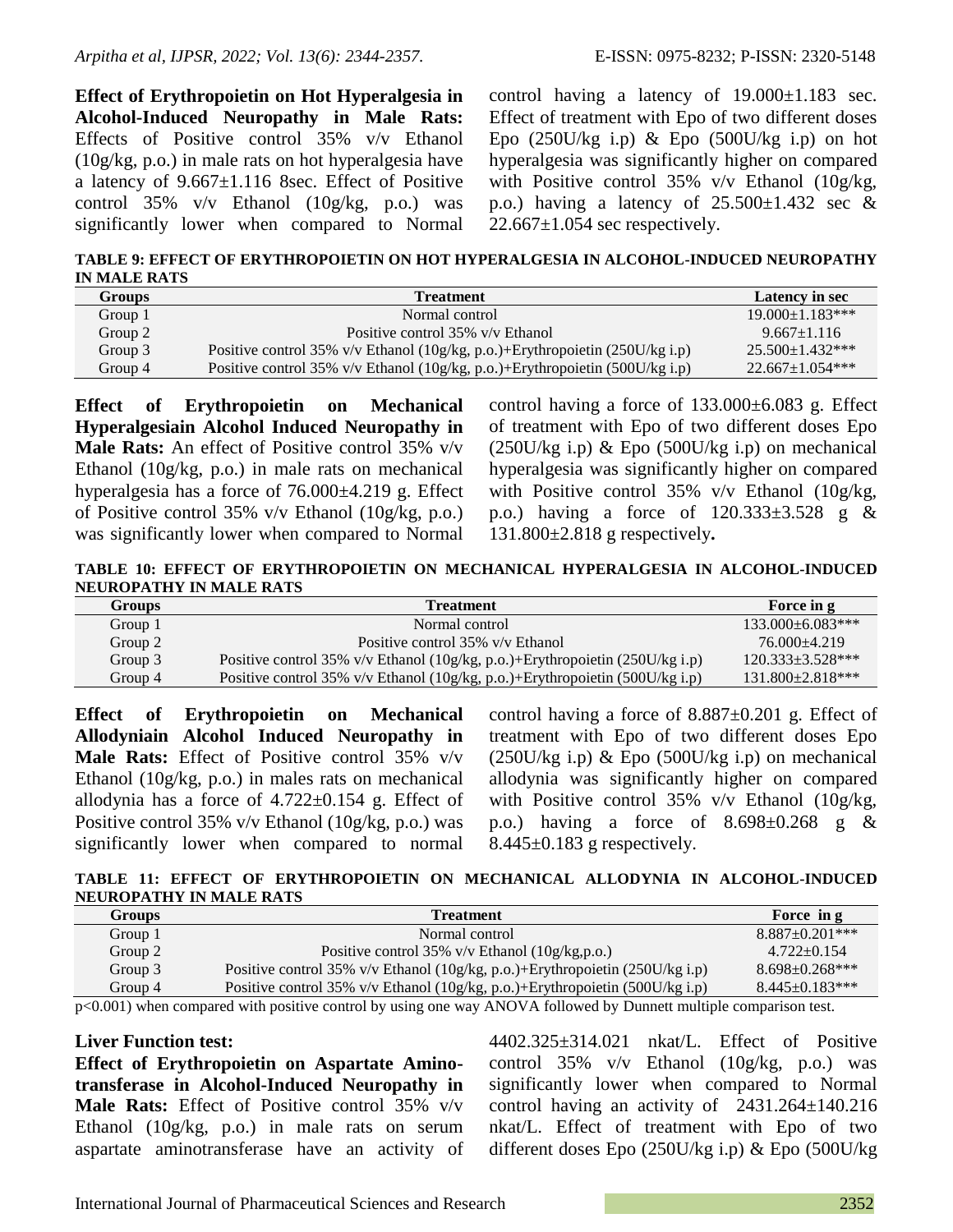i.p) on serum aspartate aminotransferase was significantly higher on comparing with Positive control 35% v/v Ethanol (10g/kg, p.o.) having a activity of  $3824.326 \pm 182.21$ nkat/L & 4195.755  $\pm$ 172.540 nkat/L respectively.

**TABLE 12: EFFECT OF ERYTHROPOIETIN ON ASPARTATE AMINOTRANSFERASE IN ALCOHOL INDUCED NEUROPATHY IN MALE RATS**

| <b>Groups</b> | <b>Treatment</b>                                                             | Serum AST(nkt/L)           |
|---------------|------------------------------------------------------------------------------|----------------------------|
| Group 1       | Normal control                                                               | $4402.325 + 314.021$ ***   |
| Group 2       | Positive control 35% $v/v$ Ethanol (10g/kg,p.o.)                             | 2431.264+140.216           |
| Group 3       | Positive control 35% v/v Ethanol (10g/kg, p.o.)+Erythropoietin (250U/kg i.p) | $3824.326 \pm 182.216$ *** |
| Group 4       | Positive control 35% v/v Ethanol (10g/kg, p.o.)+Erythropoietin (500U/kg i.p) | $4195.755 \pm 172.540$ *** |

**Effect of Erythropoietin on Alanine Aminotransferase in Alcohol-Induced Neuropathy in Male Rats:** Effect of Positive control 35% v/v Ethanol (10g/kg, p.o.) in male rats on serum alanine aminotransferase have an activity of 967.443±31.372 nkat/L. Effect of Positive control 35% v/v Ethanol (10g/kg, p.o.) was significantly lower when compared to Normal control having an activity of  $3103.871 \pm 136.487$  nkat/L. Effect of treatment with Epo of two different doses Epo  $(250U/kg$  i.p) & Epo  $(500U/kg$  i.p) on serum alanine aminotransferase was significantly higher on compared with Positive control 35% v/v Ethanol (10g/kg, p.o.) having an activity of 3543.958±54.594nkat/L & 4094.763±122.689 nkat/L respectively.

**TABLE 13: EFFECT OF ERYTHROPOIETIN ON ALANINE AMINOTRANSFERASE IN ALCOHOL INDUCED NEUROPATHY IN MALE RATS**

| <b>Groups</b> | <b>Treatment</b>                                                             | Serum ALT (nkat/L)         |
|---------------|------------------------------------------------------------------------------|----------------------------|
| Group 1       | Normal control                                                               | $3103.871 \pm 136.487$ *** |
| Group 2       | Positive control 35% $v/v$ Ethanol (10g/kg,p.o.)                             | 967.443+31.372             |
| Group 3       | Positive control 35% v/v Ethanol (10g/kg, p.o.)+Erythropoietin (250U/kg i.p) | 3543.958+54.594***         |
| Group 4       | Positive control 35% v/v Ethanol (10g/kg, p.o.)+Erythropoietin (500U/kg i.p) | $4094.763 \pm 122.689$ *** |

## **Lipid Profile Estimation:**

**Effect of Erythropoietin on Triglyceride in Alcohol-Induced Neuropathy in Male Rats:**  Effect of Positive control 35% v/v Ethanol (10g/kg, p.o.) in male rats on serum triglycerides have a concentration of 0.656±0.028 mmol/L. Effect of Positive control 35% v/v Ethanol (10g/kg, p.o.) was significantly lower when compared to Normal

control having a concentrationof0.871±0.034 mmol/L. Effect of treatment with Epo of two different doses Epo (250U/kg i.p) & Epo (500U/kg i.p) on serum triglycerides was significantly higher on compared with Positive control 35% v/v Ethanol (10g/kg, p.o.) having a concentration of 0.922±0.021 mmol/L &1.097±0.059 mmol/L respectively.

**TABLE 14: EFFECT OF ERYTHROPOIETIN ON TRIGLYCERIDE IN ALCOHOL INDUCED NEUROPATHY IN MALE RATS**

| Groups  | <b>Treatment</b>                                                             | Conc.(mmol/L)       |
|---------|------------------------------------------------------------------------------|---------------------|
| Group 1 | Normal control                                                               | $0.871 + 0.034$ *** |
| Group 2 | Positive control $35\%$ v/v Ethanol $(10g/kg.p.o.)$                          | $0.656 \pm 0.028$   |
| Group 3 | Positive control 35% v/v Ethanol (10g/kg, p.o.)+Erythropoietin (250U/kg i.p) | $0.922+0.021***$    |
| Group 4 | Positive control 35% v/v Ethanol (10g/kg, p.o.)+Erythropoietin (500U/kg i.p) | $1.097+0.059***$    |

#### **Electrophysiological Estimation:**

**Effect of Erythropoietin on Nerve Conduction Velocity in Alcohol-Induced Neuropathy in Male Rats:** Effect of Positive control 35% v/v Ethanol (10g/kg, p.o.) in male rats on nerve conduction Velocity have a conduction velocity of 23.167±1.302 m/sec.

Effect of Positive control 35% v/v Ethanol (10g/kg, p.o.) was significantly lower when compared to Normal control having a conduction velocity of 48.333±2.028 m/sec. Effect of treatment with Epo of two different doses Epo (250U/kg i.p) & Epo (500U/kg i.p) on serum triglycerides was significantly higher on compared with Positive control 35% v/v Ethanol (10g/kg, p.o.) having a conduction velocity of  $32.667 \pm 1.606$  m/sec &  $43.333\pm1.520$  m/sec respectively.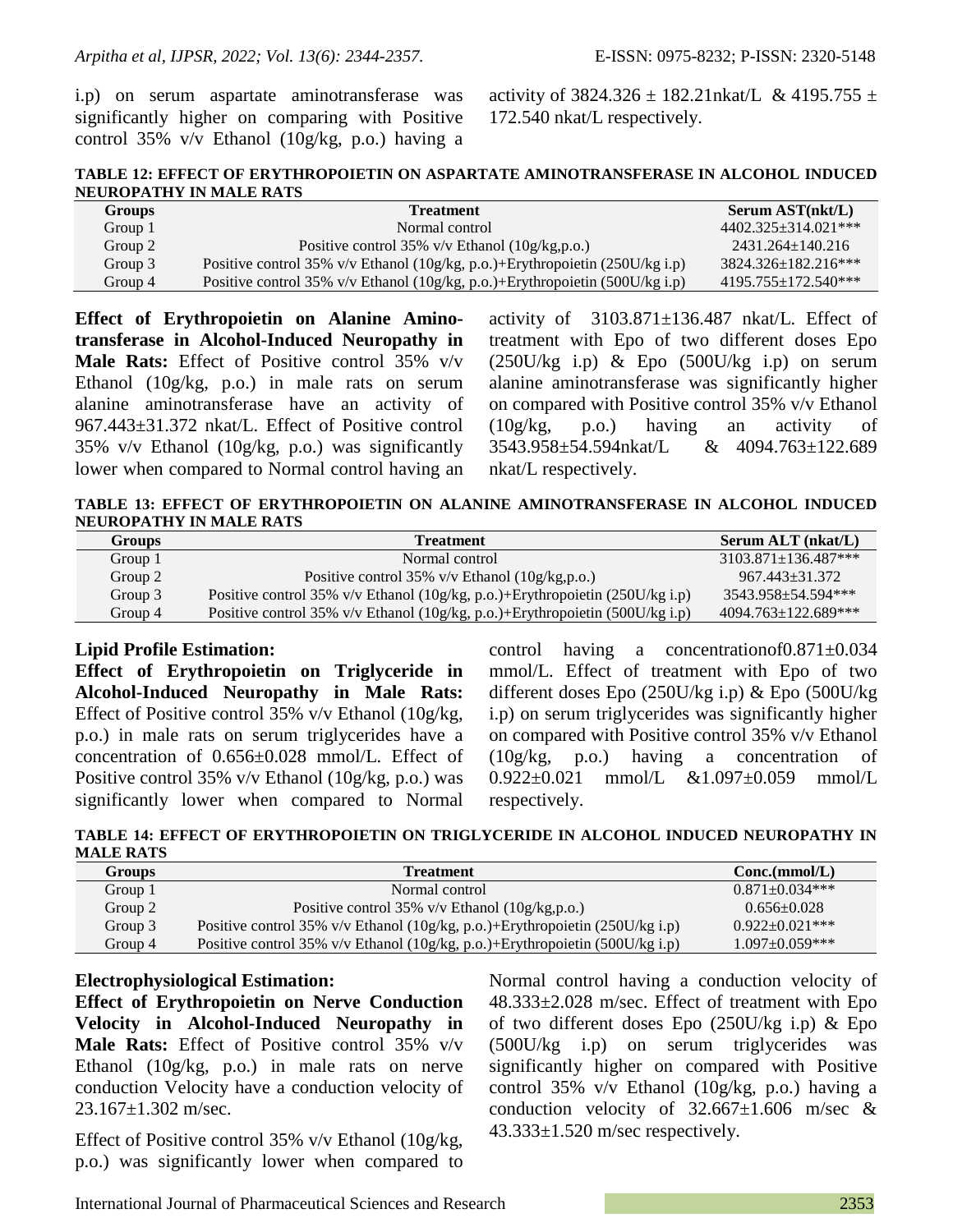| <b>Groups</b> | <b>Treatment</b>                                                  | <b>Nerve Conduction Velocity(m/sec)</b> |
|---------------|-------------------------------------------------------------------|-----------------------------------------|
| Group 1       | Normal control                                                    | 48.333±2.028***                         |
| Group 2       | Positive control 35% $v/v$ Ethanol (10g/kg,p.o.)                  | $23.167 \pm 1.302$                      |
| Group 3       | Positive control 35% v/v Ethanol $(10g/kg, p.o.)$ +Erythropoietin | $32.667 \pm 1.606$ **                   |
|               | (250U/kg i.p)                                                     |                                         |
| Group 4       | Positive control 35% v/v Ethanol (10g/kg, p.o.)+Erythropoietin    | $43.333 \pm 1.520$ ***                  |
|               | (500U/kg i.p)                                                     |                                         |

#### **TABLE 15: EFFECT OF ERYTHROPOIETIN ON NERVE CONDUCTION VELOCITY IN ALCOHOL INDUCED NEUROPATHY IN MALE RATS**

## **Biochemical Estimation:**

**Effect of Erythropoietin on Reduced Glutathione in Sciatic Nerve Homogenate in Alcohol-Induced Neuropathy in Male Rats:**  Effect of Positive control 35% v/v Ethanol (10g/kg, p.o.) in male rats on reduced glutathione in sciatic nerve homogenate have an activity of 34.993±1.742 µg of GSH/mg protein.

Effect of Positive control 35% v/v Ethanol (10g/kg, p.o.) was significantly lower when compared to Normal control having an activity of  $45.655 \pm$ 1.081µg of GSH/mg protein Effect of treatment with Epo of two different doses Epo (250U/kg i.p) & Epo (500U/kg i.p) on reduced glutathione in sciatic nerve homogenate was significantly higher on comparing with Positive control 35% v/v.

Ethanol (10g/kg, p.o.) has an activity of 58.536±2.014µg of GSH/mg protein & 62.606±1.213µg of GSH/mg protein, respectively.

**TABLE 16: EFFECT OF ERYTHROPOIETIN ON REDUCED GLUTATHIONE IN SCIATIC NERVE HOMOGENATE IN ALCOHOL-INDUCED NEUROPATHY IN MALE RATS**

| <b>Groups</b> | <b>Treatment</b>                                 | Reduced glutathione (µg of GSH/mg protein) |
|---------------|--------------------------------------------------|--------------------------------------------|
| Group 1       | Normal control                                   | $45.655 \pm 1.081$ ***                     |
| Group 2       | Positive control 35% $v/v$ Ethanol (10g/kg,p.o.) | $34.993 \pm 1.742$                         |
| Group 3       | Positive control 35% v/v Ethanol                 | 58.536±2.014***                            |
|               | $(10g/kg, p.o.) + Erythropic time (250U/kg i.p)$ |                                            |
| Group 4       | Positive control 35% $v/v$ Ethanol (10g/kg,      | $62.606 \pm 1.213$ ***                     |
|               | p.o.)+Erythropoietin (500U/kg i.p)               |                                            |

**Effect of Erythropoietin on Reduced Glutathione in Liver Homogenate in Alcohol-Induced Neuropathy in Male Rats:** Effect of Positive control 35% v/v Ethanol (10g/kg, p.o.) in male rats on reduced glutathione in liver homogenate have an activity of  $133.321 \pm 6.672$  µg of GSH/mg protein. Effect of Positive control 35% v/v Ethanol (10g/kg, p.o.) was significantly lower when compared to Normal control having an

activity of 299.491  $\pm$ 20.825µg of GSH/mg protein. Effect of treatment with Epo of two different doses Epo (250U/kg i.p) & Epo (500U/kg i.p) on reduced glutathione in the liver was significantly higher on compared with Positive control 35% v/v Ethanol  $(10g/kg, p.o.)$  having an activity of  $377.007\pm$ 34.929µg of GSH/mg protein& 335.682±22.393µg of GSH/mg protein respectively.

**TABLE 17: EFFECT OF ERYTHROPOIETIN ON REDUCED GLUTATHIONE IN LIVER HOMOGENATE IN ALCOHOL-INDUCED NEUROPATHY IN MALE RATS**

| Groups  | <b>Treatment</b>                                 | Reduced glutathione( $\mu$ g of GSH/mg protein) |
|---------|--------------------------------------------------|-------------------------------------------------|
| Group 1 | Normal control                                   | 299.491±20.825***                               |
| Group 2 | Positive control 35% $v/v$ Ethanol (10g/kg,p.o.) | $133.321 \pm 6.672$                             |
| Group 3 | Positive control 35% $v/v$ Ethanol (10g/kg,      | 377.007±34.929***                               |
|         | $p.o.$ )+Erythropoietin (250U/kg i.p)            |                                                 |
| Group 4 | Positive control 35% $v/v$ Ethanol (10g/kg,      | $335.682 \pm 22.393$ ***                        |
|         | $p.o.$ )+Erythropoietin (500U/kg i.p)            |                                                 |

**Effect of Erythropoietin on Catalase in Sciatic Nerve Homogenate in Alcohol-Induced Neuropathy in Male Rats:** Effect of Positive control 35% v/v Ethanol (10g/kg, p.o.) in male rats

on catalase in sciatic nerve homogenate have an activity of  $66.194 \pm 1.353 \mu$  mol/l/min/mg of protein. Effect of Positive control 35% v/v Ethanol (10g/kg, p.o.) was significantly lower when compared to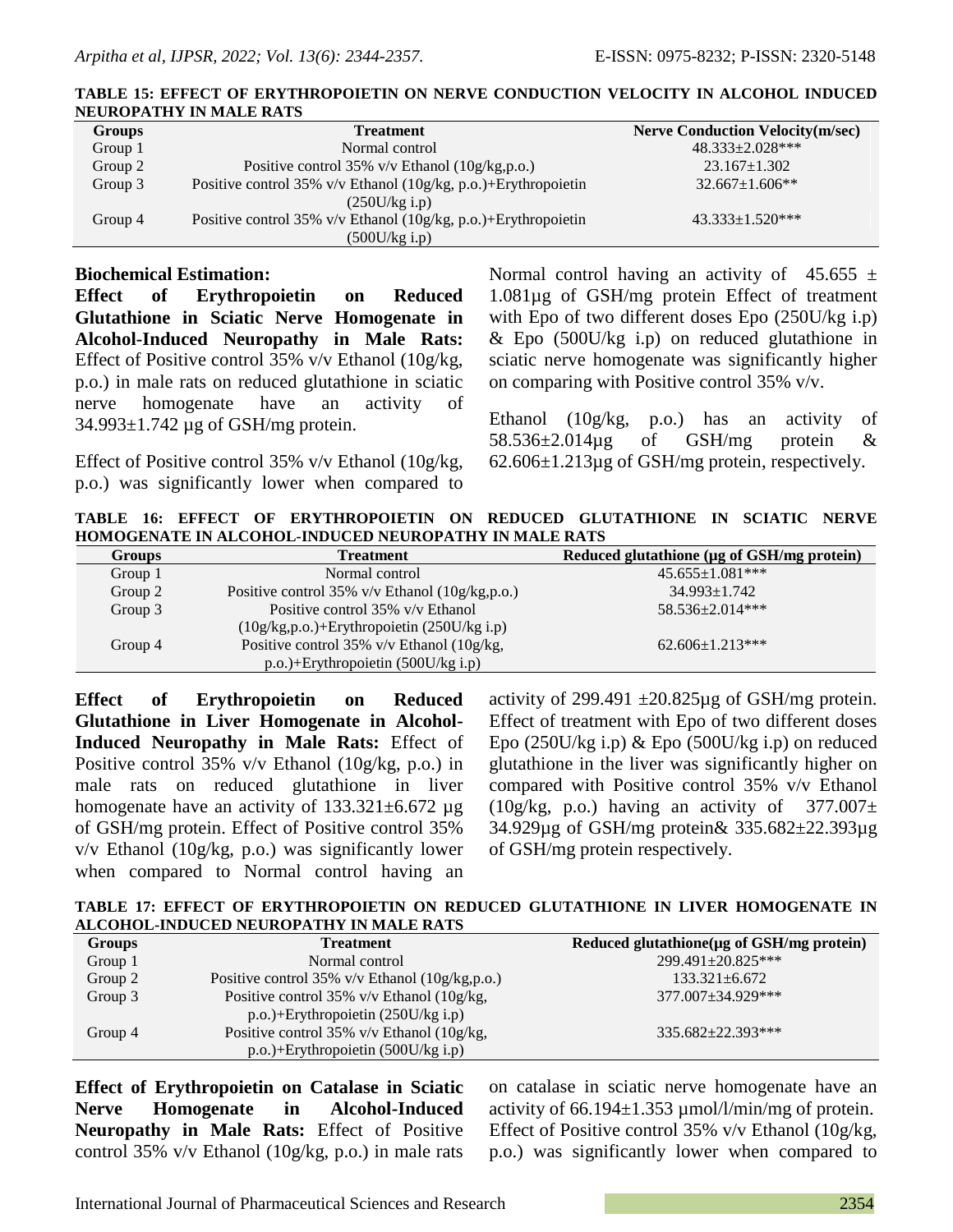Normal control having an activity of88.904±1.379 µmol/l/min/mg of protein effect of treatment with Epo of two different doses Epo  $(250U/kg \text{ i.p}) \&$ Epo(500U/kg i.p)on catalase in sciatic nerve homogenate was significantly higher on comparing with Positive control 35% v/v Ethanol (10g/kg, p.o.) having an activity of  $79.256 \pm 0.914 \mu$ mol/l/ min/mg of protein  $& 87.014 \pm 1.161 \mu$  mol/l/ min/mg of protein respectively.

**TABLE 18: EFFECT OF ERYTHROPOIETIN ON CATALASE IN SCIATIC NERVE HOMOGENATE IN ALCOHOL-INDUCED NEUROPATHY IN MALE RATS**

| <b>Groups</b> | <b>Treatment</b>                                                  | Activity in µmol/l/min/mg of protein |
|---------------|-------------------------------------------------------------------|--------------------------------------|
| Group 1       | Normal control                                                    | 88.904±1.379***                      |
| Group 2       | Positive control 35% $v/v$ Ethanol (10g/kg,p.o.)                  | $66.194 \pm 1.353$                   |
| Group 3       | Positive control 35% v/v Ethanol $(10g/kg, p.o.)$ +Erythropoietin | 79.256±0.914***                      |
|               | (250U/kg i.p)                                                     |                                      |
| Group 4       | Positive control 35% v/v Ethanol (10g/kg, p.o.)+Erythropoietin    | $87.014 \pm 1.161$ ***               |
|               | $(500U/kg$ i.p)                                                   |                                      |

**Effect of Erythropoietin on Catalase in Liver Homogenate in Alcohol-Induced Neuropathy in Male Rats:** Effects of Positive control 35% v/v Ethanol (10g/kg, p.o.) in male rats on catalase in sciatic nerve homogenate have an activity of  $64.901 \pm 1.410$  µmol/l/min/mg of protein.

Effect of Positive control 35% v/v Ethanol (10g/kg, p.o.) was significantly lower when compared to Normal control having an activity of102.824±2.328 µmol/l/min/mg of protein Effect of treatment with Epo of two different doses Epo  $(250U/kg)$  i.p) & Epo (500U/kg i.p) on catalase in liver homogenate was significantly higher on comparing with Positive control 35% v/v Ethanol (10g/kg, p.o.) having an activity of 74.910±0.880 µmol/l/min/mg of protein  $\&$  85.680 $\pm$ 1.290 µmol/l/min/mg of protein respectively.

**TABLE 19: EFFECT OF ERYTHROPOIETIN ON CATALASE IN LIVER HOMOGENATE IN ALCOHOL-INDUCED NEUROPATHY IN MALE RATS**

| <b>Groups</b> | <b>Treatment</b>                                               | Activity in µmol/l/min/mg of protein |
|---------------|----------------------------------------------------------------|--------------------------------------|
| Group 1       | Normal control                                                 | $102.824 \pm 2.328$ ***              |
| Group 2       | Positive control 35% $v/v$ Ethanol (10g/kg,p.o.)               | $64.901 \pm 1.410$                   |
| Group 3       | Positive control 35% v/v Ethanol (10g/kg, p.o.)+Erythropoietin | 74.910±0.880***                      |
|               | (250U/kg i.p)                                                  |                                      |
| Group 4       | Positive control 35% v/v Ethanol (10g/kg, p.o.)+Erythropoietin | $85.680 \pm 1.290$ ***               |
|               | $(500U/kg$ i.p)                                                |                                      |

**Effect of Erythropoietin on Nitric Oxide in Sciatic Nerve Homogenate in Alcohol-Induced Neuropathy in Male Rats:** Effect of Positive control 35% v/v Ethanol (10g/kg, p.o.) in male rats on nitric oxide in sciatic nerve homogenate have a concentration of  $28.446 \pm 1.313$  µg/ml.

Effect of Positive control 35% v/v Ethanol (10g/kg, p.o.) was significantly lower when compared to

Normal control having an activity of 59.167  $\pm$ 1.254µg/ml. Effect of treatment with Epo of two different doses Epo (250U/kg i.p) & Epo (500U/kg i.p) on nitric oxide in sciatic nerve homogenate was significantly higher on compared with Positive control 35% v/v Ethanol (10g/kg, p.o.) having an activity of  $51.342 \pm 2.575 \mu g/ml \&$  $61.511 \pm 1.371 \mu$ g/ml respectively.

**TABLE 20: EFFECT OF ERYTHROPOIETIN ON NITRIC OXIDE IN SCIATIC NERVE HOMOGENATE IN ALCOHOL INDUCED NEUROPATHY IN MALE RATS**

| Groups    | <b>Treatment</b>                                                              | Nitric conc. $(\mu g/ml)$ |
|-----------|-------------------------------------------------------------------------------|---------------------------|
| Group $1$ | Normal control                                                                | $59.167 + 1.254***$       |
| Group 2   | Positive control 35% $v/v$ Ethanol (10g/kg,p.o.)                              | $28.446 \pm 1.313$        |
| Group 3   | Positive control 35% v/v Ethanol (10g/kg, p.o.)+Erythropoiet in (250U/kg i.p) | $51.342 + 2.575***$       |
| Group 4   | Positive control 35% v/v Ethanol (10g/kg, p.o.)+Erythropoiet in (500U/kg i.p) | $61.511+1.371***$         |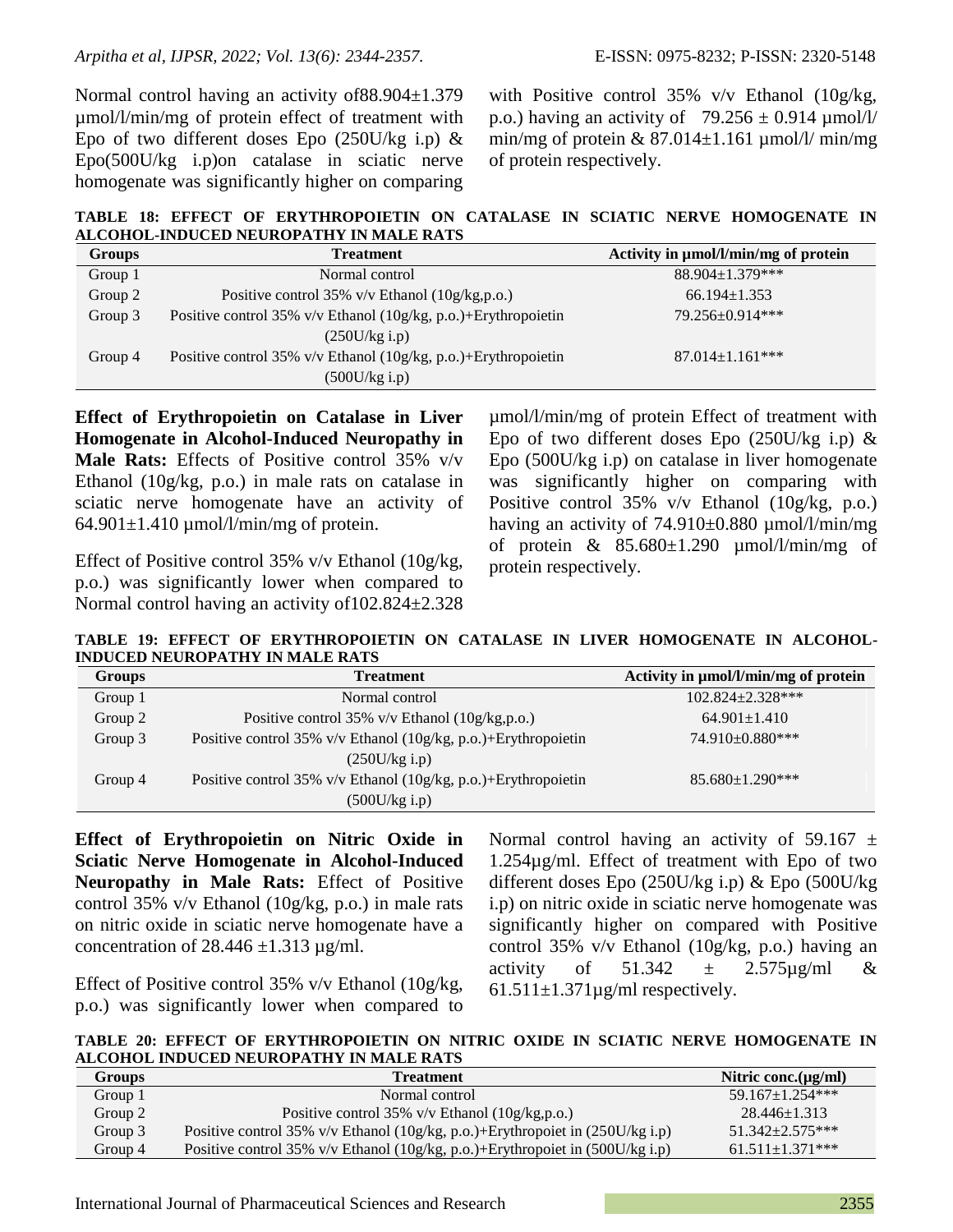# **Histopathology of Sciatic Nerve: Group: 01 (Normal control):**



**A. HEMATOXYLIN AND EOSIN 80X B. HEMATOXYLIN AND EOSIN 80X C. MASSON'S TRICHROME 160X FIG. 1: HISTOLOGY OF RAT SCIATIC NERVE OF NORMAL CONTROL GROUP: (A) LIGHT MICROSCOPY TRANSVERSE SECTION SHOWING CLOSELY PACKED NERVE FIBERS AND AN OCCASIONAL ENDONEURIAL BLOOD VESSEL. (B) LIGHT MICROSCOPY TRANSVERSE SECTION SHOWING INDIVIDUAL NERVE FIBERS AND A CENTRAL AXON SURROUNDED BY A SHEATH OF MYELIN. (C) TRANSVERSE SECTION OF SPECIAL STAIN FOR COLLAGEN HIGHLIGHTS THE ENDONEURIAL MATRIX SEPARATING THE NERVE FIBERS, AND COLLAGENOUS COMPONENT IS STAINED BLUE**

**Group: 02 (Positive control):**



 **A. HEMATOXYLIN AND EOSIN 80X B. HEMATOXYLIN AND EOSIN C. MASSON'S TRICHROME160X FIG. 2: HISTOLOGY OF RAT SCIATIC NERVE OF POSITIVE CONTROL GROUP: (A) LIGHT MICROSCOPY OF TRANSVERSE SECTION SHOWING SMALL NERVE FUNICLES WITH REDUCED FIBER DENSITY,(B) SCATTERED FIBERS WITH AXONAL SWELLING AND DEGENERATION (ARROWS). (C) TRANSVERSE SECTION OF SPECIAL STAIN FOR COLLAGEN HIGHLIGHTS AXONAL DEGENERATION**

**Group: 03 (Epo 250):**



**A. HEMATOXYLIN AND EOSIN 80X B. HEMATOXYLIN AND EOSIN 80X C. MASSON'S TRICHROME 160X FIG. 3: HISTOLOGY OF RAT SCIATIC NERVE OF POSITIVE CONTROL TREATED WITH EPO (250U/KG) GROUP: (A) LIGHT MICROSCOPY OF TRANSVERSE SECTION SHOWING NORMAL DENSITY OF MYELINATED FIBERS. (B) LIGHT MICROSCOPY TRANSVERSE SECTION SHOWING INDIVIDUAL NERVE FIBERS AND A CENTRAL AXON SURROUNDED BY A MYELIN SHEATH. (C) LIGHT MICROSCOPY OF TRANSVERSE SECTION SHOWING NORMAL COLLAGEN**